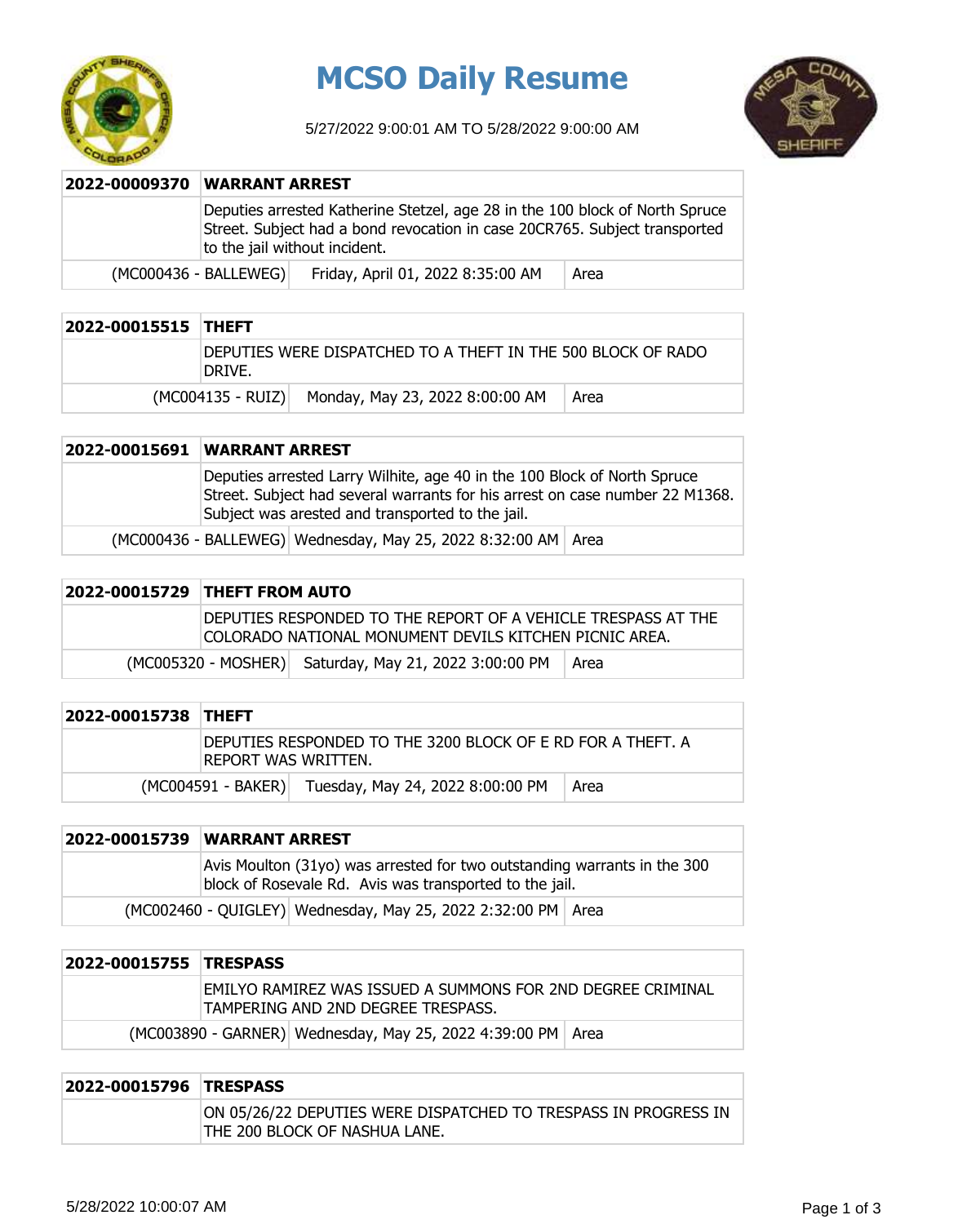|  | (MC003997 - ZAMORA) Thursday, May 26, 2022 2:13:00 AM   Area |  |
|--|--------------------------------------------------------------|--|
|--|--------------------------------------------------------------|--|

| 2022-00015806 FRAUD / FORGERY                                                |                                                              |      |
|------------------------------------------------------------------------------|--------------------------------------------------------------|------|
| DEPUTIES RESPONDED TO A FRAUD REPORT IN THE 3100 BLOCK OF<br>BUNTING AVENUE. |                                                              |      |
|                                                                              | (MC002370 - TRUJILLO) Wednesday, May 11, 2022 10:00:00<br>AМ | Area |

| 2022-00015833 CIVIL |                                                                             |                                                               |  |
|---------------------|-----------------------------------------------------------------------------|---------------------------------------------------------------|--|
|                     | Deputies were dispatched to the 2900 block of Dawn Drive for a civil issue. |                                                               |  |
|                     |                                                                             | (MC003890 - GARNER) Thursday, May 26, 2022 11:08:00 AM   Area |  |

| 2022-00015844 RESTRAINING ORD VIOL                                                          |  |  |
|---------------------------------------------------------------------------------------------|--|--|
| DEPUTIES TOOK A PROTECTION ORDER VIOLATION REPORT FROM THE<br>1000 BLOCK OF HIGHWAY 6 & 50. |  |  |
| (MC004981 - SHEA-SHELLEY) Thursday, May 26, 2022 12:45:00 PM   Area                         |  |  |

| 2022-00015856 WARRANT ARREST                                                                                              |                                                       |        |
|---------------------------------------------------------------------------------------------------------------------------|-------------------------------------------------------|--------|
| PEDRO CARBAJAL, 29, WAS TAKEN INTO CUSTODY FOR A WARRANT IN THE<br>400 BLOCK OF S. IRONWOOD COURT, MESA COUNTY, COLORADO. |                                                       |        |
|                                                                                                                           | (MC003567 - ZWINCK) Thursday, May 26, 2022 1:44:00 PM | l Area |

| 2022-00015875 TRAFFIC |                                                                                          |      |
|-----------------------|------------------------------------------------------------------------------------------|------|
|                       | DEPUTIES CONDUCTED A TRAFFIC STOP IN THE AREA OF ORCHARD AVE<br>IAND GARDEN GROVE COURT. |      |
|                       | (MC003567 - ZWINCK) Thursday, May 26, 2022 3:37:00 PM                                    | Area |

| 2022-00015885 | <b>BURGLARY</b>                                                                             |                                                       |        |
|---------------|---------------------------------------------------------------------------------------------|-------------------------------------------------------|--------|
|               | ON 05/26/22 DEPUTIES WERE DISPATCHED TO A BURGLARY IN THE 3100<br>IBLOCK OF KENNEDY AVENUE. |                                                       |        |
|               |                                                                                             | (MC003997 - ZAMORA) Thursday, May 26, 2022 3:19:00 PM | l Area |

| 2022-00015919 | <b>ASSAULT</b>      |                                                                                                                                                                                               |      |
|---------------|---------------------|-----------------------------------------------------------------------------------------------------------------------------------------------------------------------------------------------|------|
|               | FACILITY.           | ON 05/27/2022 DEPUTIES WERE DISPATCHED TO AN ASSAULT IN THE 500<br>BLOCK OF AUTUMN BREEZE DRIVE, HANNAH ARCHULETA, 30, WAS TAKEN<br>INTO CUSTODY AND TRANSPORTED TO THE MESA COUNTY DETENTION |      |
|               | (MC003997 - ZAMORA) | Friday, May 27, 2022 12:18:00 AM                                                                                                                                                              | Area |

| 2022-00015940 CIVIL |                                                                                                                                             |                                 |      |
|---------------------|---------------------------------------------------------------------------------------------------------------------------------------------|---------------------------------|------|
|                     | Lock out order eviction completed on an occupied three bedroom apartment.<br>No property was moved to the curb based on the lock out order. |                                 |      |
|                     | (MC001605 - HICKS)                                                                                                                          | Friday, May 27, 2022 9:32:00 AM | Area |

## **2022-00015946 WARRANT ARREST**